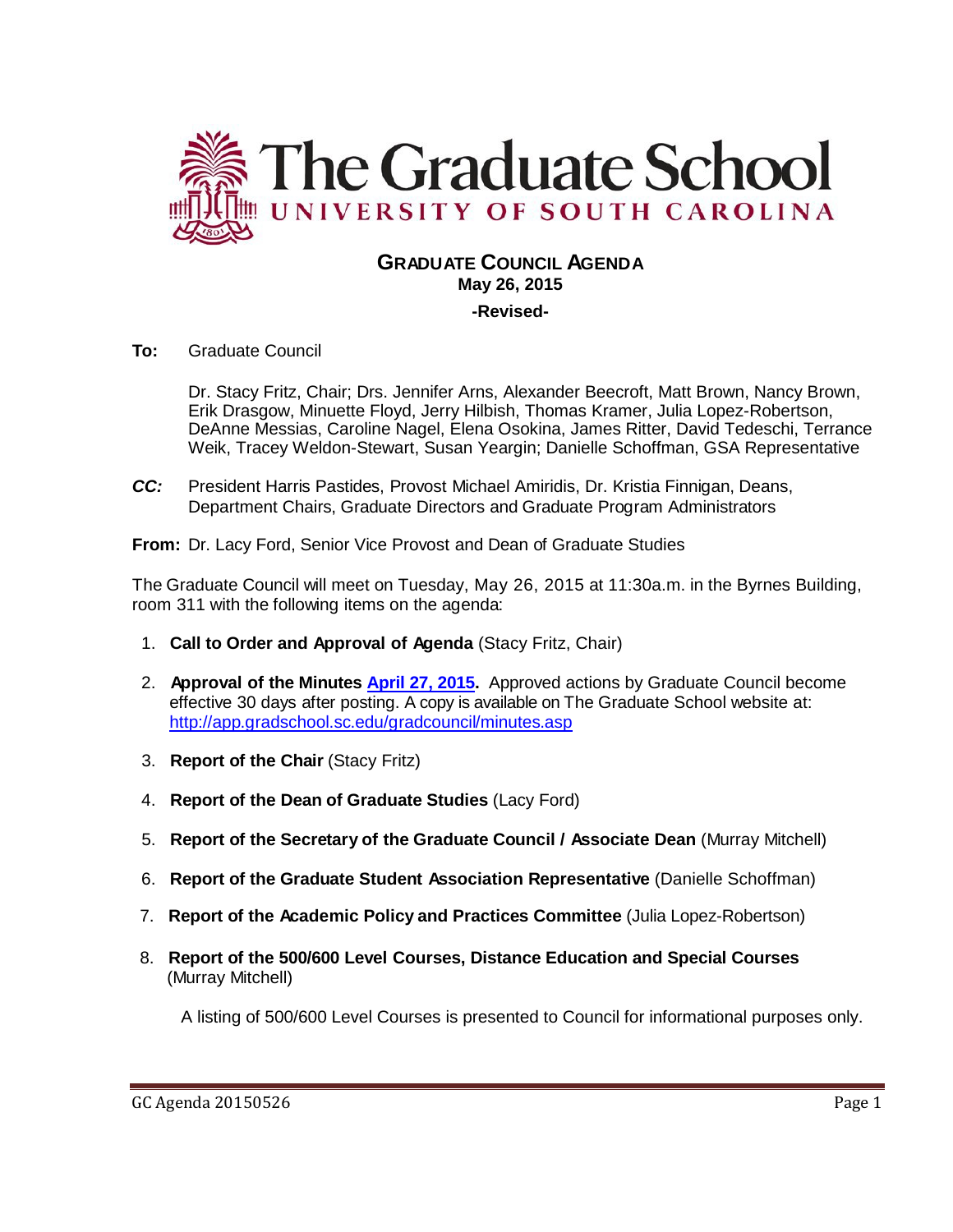## **500/600 Level Courses**

**AFAM 515 / WGST [515 Race, Gender, and Graphic Novels](http://gradschool.sc.edu/facstaff/gradcouncil/2014/AFAM%20515-WGST%20515%20crosslist%20syllabus.pdf)** (Crosslisted courses) This course is a scholarly study of comics that focuses on representations of race and gender with a special emphasis on the experiences of African Americans. Drawing on a wide range of source material from early newspaper comic strips to contemporary graphic novels as well as critical analysis in the field of comics studies, we will explore: 1) the role that comic books have played historically in supporting and challenging narratives of racism and sexism; 2) how comics use race to question the meaning and significance of heroism and other virtues in society; and 3) the ways in which the visual elements of the medium provide fresh, creative perspectives on racial and gendered cultural representation.

# **EXSC 585 [Women's Health and Physical Activity](http://gradschool.sc.edu/facstaff/gradcouncil/2014/Syllabus%20Women)**

The goal of this course is to increase students' understanding of the sex differences in diseases, physiological function of sex hormones, hormonal changes in a woman's life, specific women's health issues, and role of physical activity and exercise in prevention and treatment of conditions and diseases specific to women or related to sex hormones. The course will begin with relevant physiology and expand into clinical research. [Effective: Summer 2015]

## **HPEB 511 [Health Problems in a Changing Society](http://gradschool.sc.edu/facstaff/gradcouncil/2014/HPEB%20511.pdf)**

Current and emerging health problems in society focusing on the causes, effects, and prevention.

[Effective: Summer 2015]

#### **[MSCI / GEOL 509 MATLAB-based Data Analysis in Ocean Sciences](http://gradschool.sc.edu/facstaff/gradcouncil/2014/MSCI%20509%20syllabus-a.pdf)** (Crosslisted courses)

MATLAB-based course in processing, analysis, and visualization of large oceanographic data sets. Includes scalar and vector time series measured at fixed locations as well as shipboard surveys of oceanographic characteristics varying both in 3-D and in time. [Prerequisite: MATH 141 or consent of instructor] [Effective: Fall 2016]

## **[GEOL 548 Environmental Geophysics](http://gradschool.sc.edu/facstaff/gradcouncil/2014/GEOL%20548%20revised%20syllabus.pdf)**

Practical geophysical techniques for exploring the shallow subsurface. Seismic, resistivity, well log, gravity, magnetic methods. Includes lectures and field exercises to collect and analyze data.

## **Distance Education Delivery**

# **[JOUR 790 The Mass Media and American Politics](http://gradschool.sc.edu/facstaff/gradcouncil/2014/JOUR%20790%20DED_Redacted.pdf)** (3)

This course examines the role of mass communication in political systems. Because of the board nature of this topic, readings and class discussion will be interdisciplinary, drawing on theories and research in political science, sociology, social psychology, and communications science. [Effective: Summer 2015]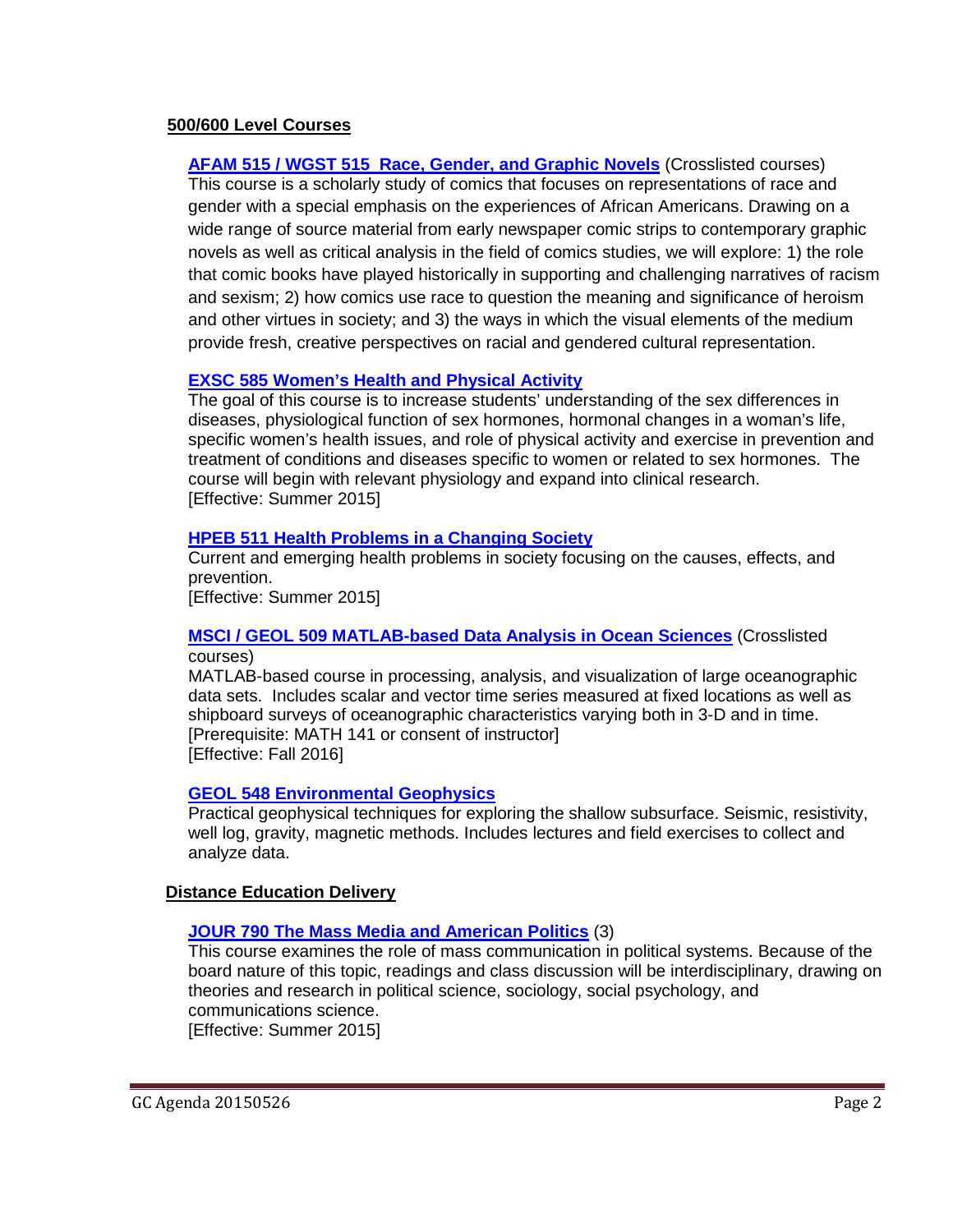# 9. **Associate Graduate Faculty Nominations** (Murray Mitchell)

Name: None Program: Term:

## 10. **Fellowships and Scholarships Committee** (Caroline Nagel)

## 11. **Report of Science, Math, and Related Professional Programs Committee** (DeAnne Messias)

*Public Health* Special Topics Course **PUBH [791 Health in the Context of Development: Policy and Practice](http://gradschool.sc.edu/facstaff/gradcouncil/2014/HSPM%20791%20Spec%20Top_Redacted.pdf)** (3) Designed to prepare students to become more innovative and knowledgeable public health professionals and policy-makers through the study of public health and development in developing countries, combined with a contextual study abroad experience. [Effective: Fall 2015]

*Engineering and Computing* Course Change Proposal

#### **[ENCP 703 Gateway to Technology for Teachers](http://gradschool.sc.edu/facstaff/gradcouncil/2014/ENCP%20703%20CCP_Redacted.pdf)** (3)

Change course number, prerequisites, course description and delivery method to distance education.

**Current:** ENCP 703 Gateway to Technology for Teachers (3)

This course addresses the development of knowledge, skills, and understanding of modern technology. For teachers and graduate students in teacher education programs. Prerequisites: College algebra with trigonometry

Note: Restricted to non-engineering majors only.

**Proposed:** ENCP 603 Gateway to Technology for Teachers (3)

Addresses the development of knowledge, skills, and understanding of modern technology. For pre-service and in-service teachers.

Prerequisites: Math 112 or MATH 115

Note: Excluded – College of Engineering and Computing majors. [Effective: Fall 2015]

Course Change Proposal

**[ENCP 705 Principles of Engineering for Teachers](http://gradschool.sc.edu/facstaff/gradcouncil/2014/ENCP%20705%20CCP_Redacted.pdf)** (3)

Change course number, course description, and delivery method to distance education. This course is one of the foundation courses in the Project Least the way high school engineering program. Principles of Engineering (POE) is a survey course of engineering that applies and concurrently develops secondary level knowledge and skills in mathematics, science, and technology.

**Current:** ENCP 705 Principles of Engineering for Teachers (3) An Introduction to technological processes employed in engineering technology for K-12 teachers. For teachers and graduate students in teacher education programs. Note: Restricted to non-engineering majors only.

**Proposed:** ENCP 605 Principles of Engineering for Teachers (3)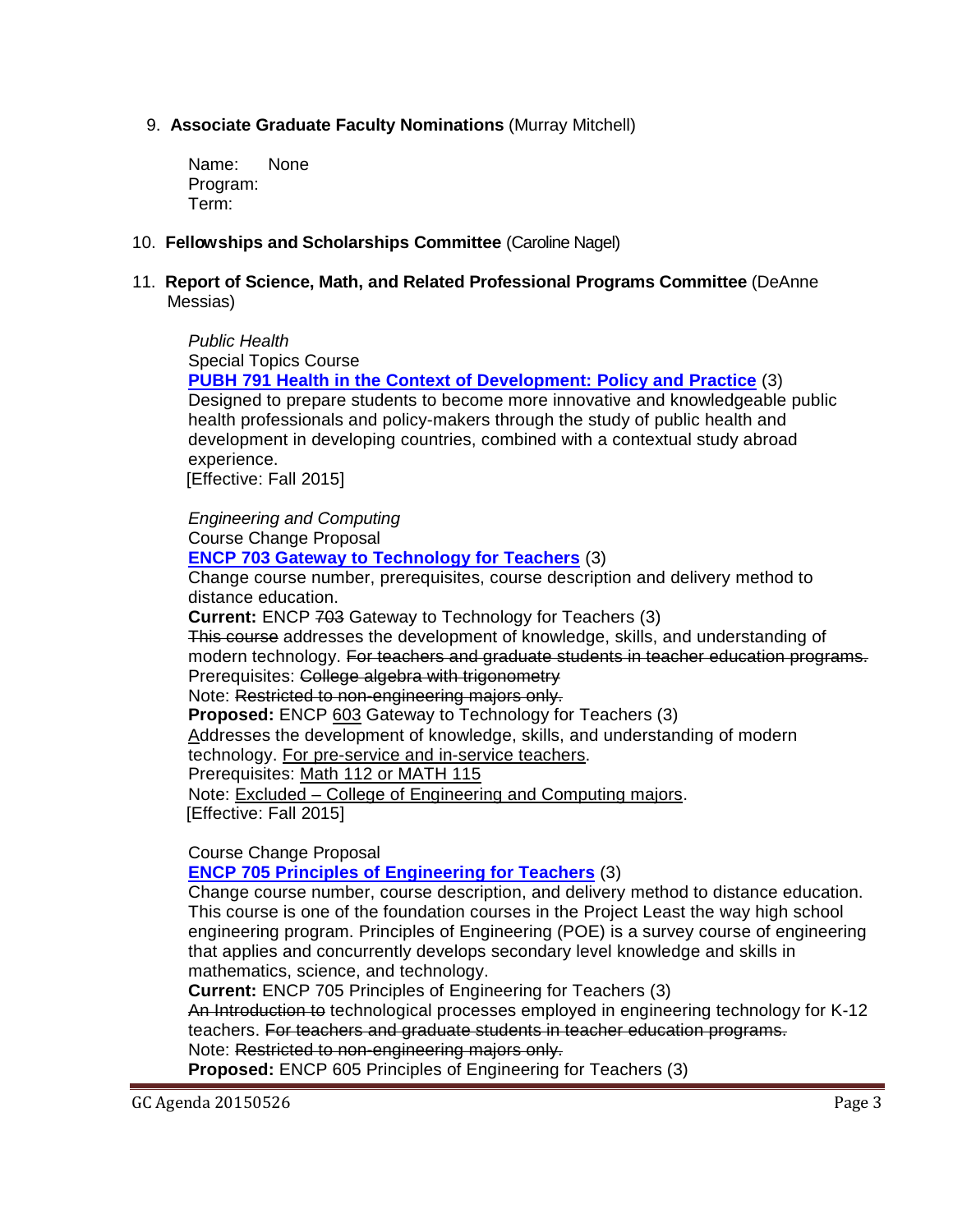Introduces technological processes employed in engineering and engineering technology for K-12 teachers. For pre-service and in-service teachers. Note: Excluded – College of Engineering and Computing majors. [Prerequisite: MATH 112 or MATH 115] [Effective: Fall 2015]

## **Electronic Submissions**

#### *School of Medicine*

Masters of Science in Physician Assistant Studies (89)

The Masters Degree Program for Physicians Assistants is a 27-month study (7 semesters) with 89 total credit hours (5 credit hours of electives in the final semester). PA students are full-time and this is an intense program, not unlike other PA programs throughout the nation in the number of credit hours or length of the program. [Effective: Fall 2016]

#### BMSC 740: Human Anatomy for Health Sciences (6)

Instruction in normal human anatomy and embryology, as well as pathological variations during disease states, to include advanced anatomical imaging techniques such as radiography and ultrasonography.

[Effective: Fall 2016]

BMSC 741 Pathophysiology for Health Sciences (6)

Pathophysiologic mechanisms that underlie common diseases related to different organ systems.

[Effective: Fall 2016]

## BMSC 742 Seminar for Physician Assistants (1)

Group exercises for enhancing verbal, written and oral presentation skills. [Effective: Fall 2016]

## BMSC 743 Clinical Immersion for PAs (2)

Introduction to the clinical setting, to include HIPAA training, shadowing clinicians, and basic life support training. [Effective: Fall 2016]

## BMSC 744 Interprofessional Seminar for Health Professionals (1)

Formal and informal codes of interprofessional conduct of the health science disciplines. Group discussion of implications for interprofessional research, clinical practice, and administration.

[Effective: Fall 2016]

## BMSC 745 Clinical Medicine-Medical Interviewing (2)

Instruction in medical interviewing, medical documentation, patient assessment, and patient management. [Effective: Fall 2016]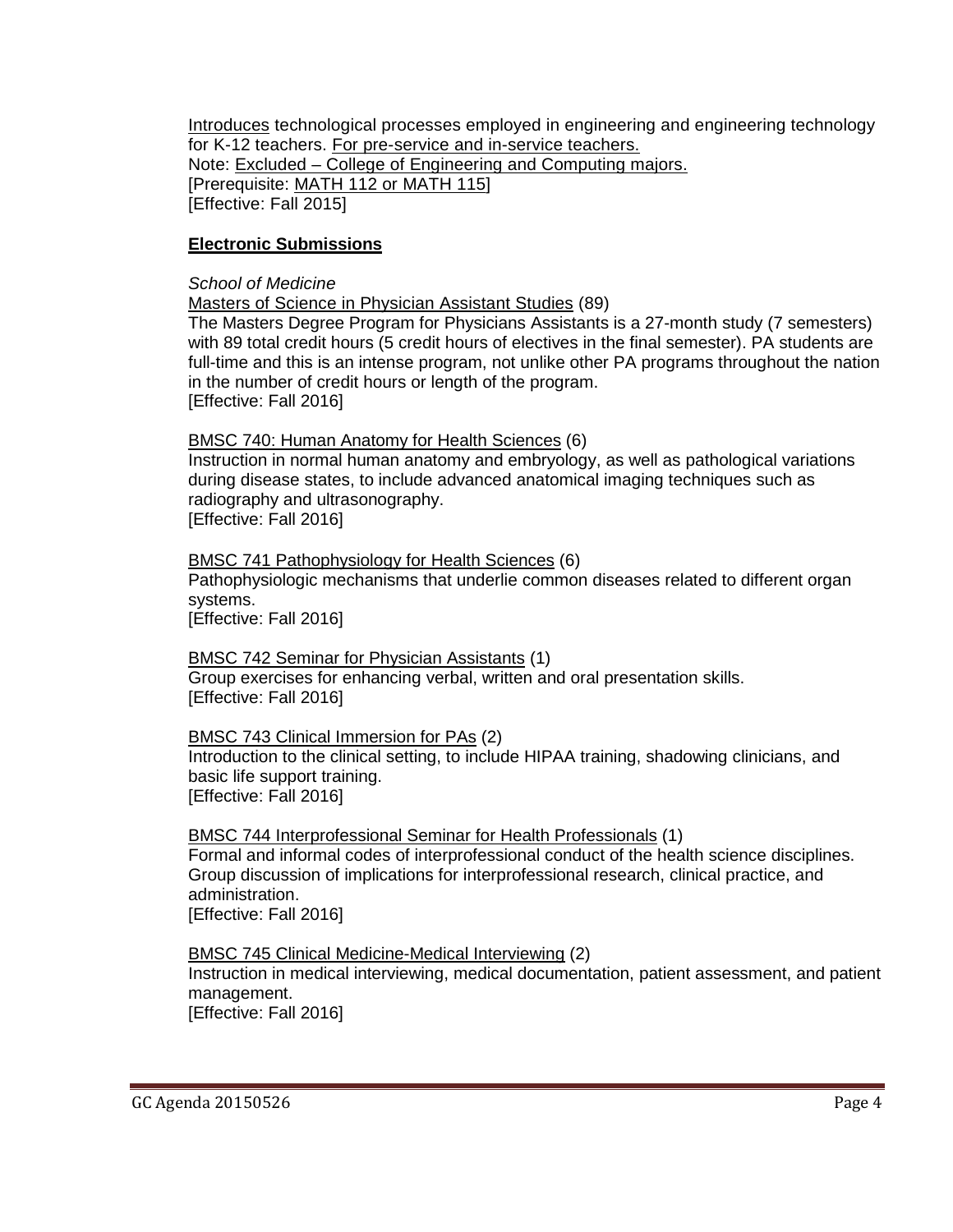BMSC 746 Clinical Medicine-Physical Diagnosis (2)

Instruction in developing the techniques necessary to begin the evaluation of patients by ascertaining symptoms and evaluating physical signs of disease. [Effective: Fall 2016]

BMSC 747 Clinical Medicine-Clinical Diagnosis (2)

Instruction in applying results of medical history, physical diagnosis, laboratory tests, and literature investigations to differential diagnosis and designing effective patient treatment strategies.

[Effective: Fall 2016]

#### BMSC 748 Physician Assistant Practicum (5 or 10)

Supervised clinical practicum for physician assistants in Pediatrics, Family Medicine, Psychiatry, OB/GYN, Surgery, and Internal Medicine or elective rotations in Radiology, Emergency Medicine, Neurosurgery, or Orthopedics. [Effective: Fall 2016]

#### BMSC 749 Clinical Medicine-Across the Lifespan (2)

Instruction in clinical skills and knowledge required in primary care practices, including patients of all ages.

[Effective: Fall 2016]

BMSC 750 Population Health and Health Policy (3)

Instruction in patient-centered health care delivery systems to include patient safety, patient education, and preventive medicine with a focus on population health. [Effective: Fall 2016]

#### BMSC 751 Behavioral Health (2)

Instruction in clinical skills and knowledge to understand the presentation and mechanisms of mental health problems, emphasizing a psychopathology approach to the patient. [Effective: Fall 2016]

#### BMSC 752 Medical Ethics (1) Instruction related to medical ethics. [Effective: Fall 2016]

BMSC 753 PA Professional Practice (1) Instruction related to PA professional issues. [Effective: Fall 2016]

#### BMSC 754 Clinical Skills Lab (2)

Hands-on instruction related to using technology in clinical practice, to include training in ultrasonography and the simulation lab. [Effective: Fall 2016]

## BMSC 755 Medical Genetics and Genomics (2)

Instruction in fundamental genetics and the role of human genetic factors in clinical medicine. [Effective: Fall 2016]

GC Agenda 20150526 Page 5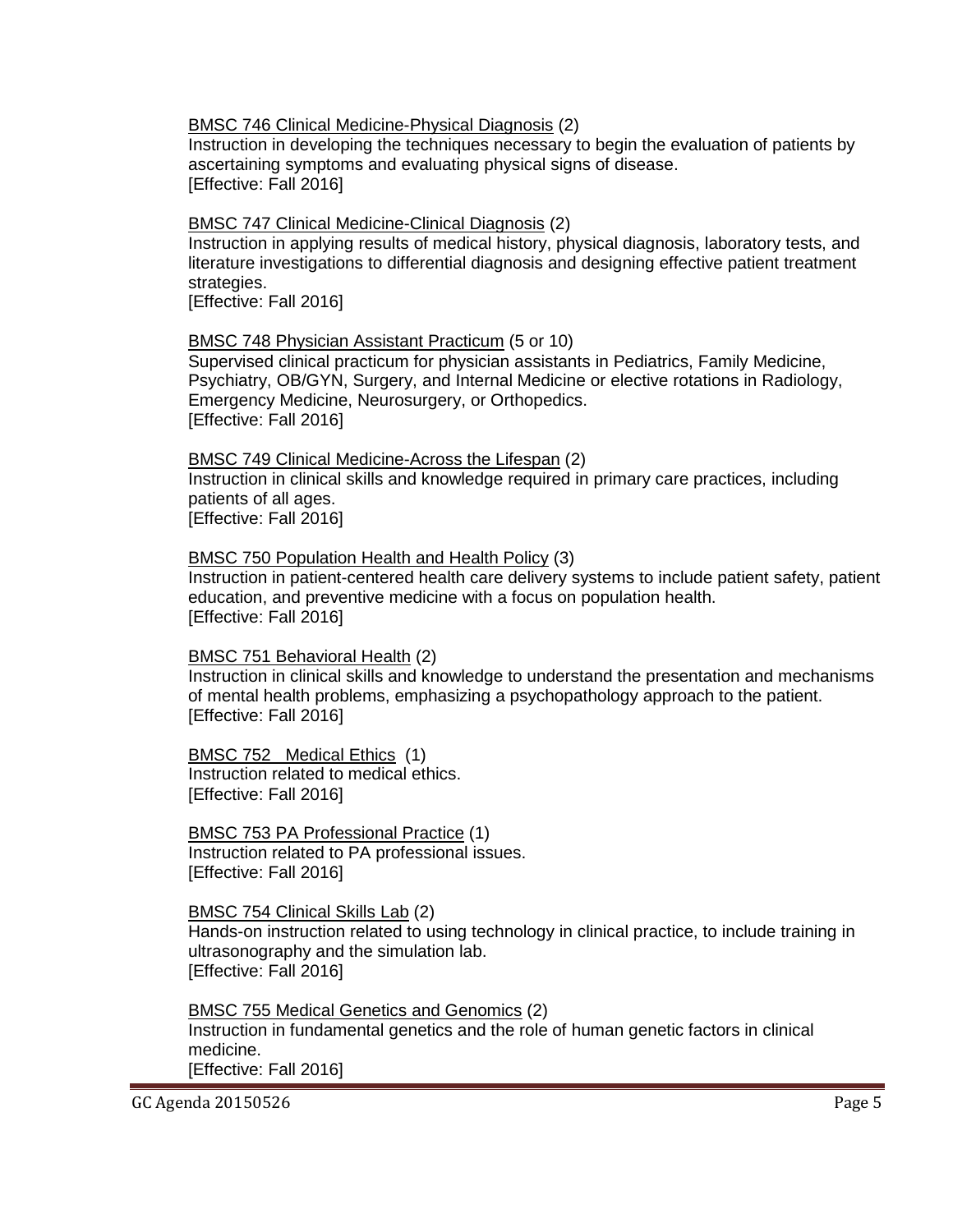BMSC 756 Advancing Medical Practice through Research (3)

Instruction in critical thinking skills and research methods to prepare students to search, interpret and evaluate the medical literature and perform clinical research. [Effective: Fall 2016]

BMSC 780 Biomedical Research (1-2) Research project conducted with mentor focused on advancing medical practice. [Effective: Fall 2016]

ELECTIVES: up to 10 hours of electives in the final semester. Physician Assistant Practicum BMSC 748 – 5 hours of practicum per elective clinical rotation in specialties such as: Radiology, Emergency Medicine, Neurosurgery, or Orthopedics. [Effective: Fall 2016]

12. **Report of the Humanities, Social Sciences, Education, and Related Professional Programs Committee** (Matt Brown)

*The Graduate School* New Course Proposal **[GRAD 721 Graduate Civic Scholars Seminar](http://gradschool.sc.edu/facstaff/gradcouncil/2014/ECON%20892%20NCP_Redacted.pdf) II** (0) Advanced principles, concepts, and approaches to community-engaged research and teaching, and civic scholarship. Restriction: Graduate students admitted to the Civic Scholars Program.

[Prerequisite: Application and admission to the Graduate Civic Scholars Program: Grad 720]

[Effective: Fall 2015]

*Darla Moore School of Business* Academic Program Actions/Bulletin Change **Dual Degree Program - [USC Master of International Business and Shanghai Jiao](http://gradschool.sc.edu/facstaff/gradcouncil/2014/Dual%20degree%20Master%20of%20Intl%20Business-SJTU%20MIB%20APA_Redacted1.pdf)  [Tong University MIB](http://gradschool.sc.edu/facstaff/gradcouncil/2014/Dual%20degree%20Master%20of%20Intl%20Business-SJTU%20MIB%20APA_Redacted1.pdf)** (61 with 30 at USC) Dual Degree Program between USC and Shanghai Jiao Tong University. Political Science teaches the MIB program at the USC campus. **Current:** Graduate Dual Degree Programs Master of International Business **Proposed addition:** Graduate Dual Degree Programs Master of International Business • International Business/Shanghai Jiao Tong University Master of International

Business, MIB/MIB

[Effective: Fall 2015]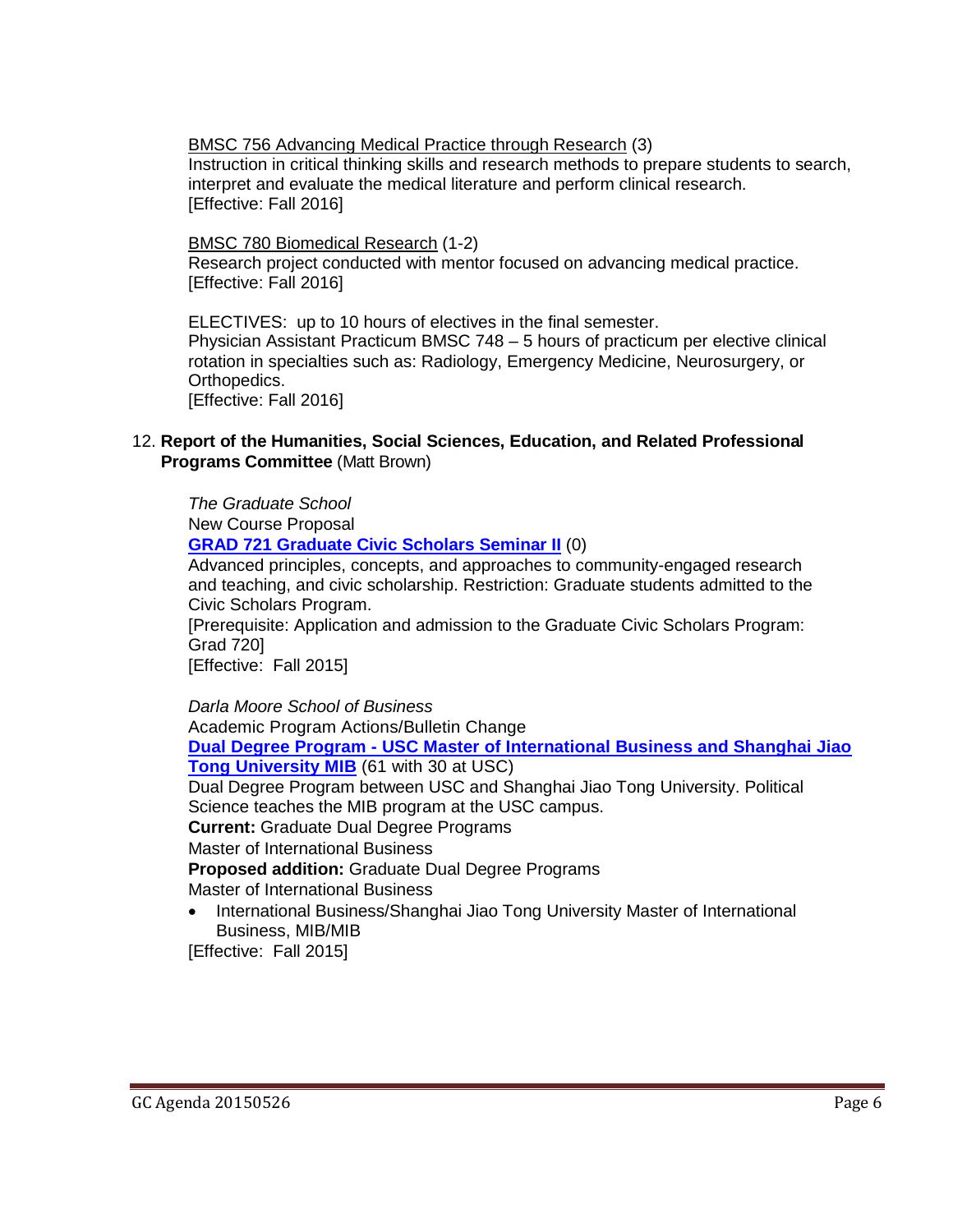*Hospitality Retail and Sports Management* New Course Proposal **[RETL 740 Omni-Channel Workforce Management](http://gradschool.sc.edu/facstaff/gradcouncil/2014/RETL%20740%20NCP-DED1.pdf)** (3)

Advanced examination of workforce management for Omni-channel retailers. [Effective: Fall 2015]

New Course Proposal/Distance Education Delivery **[RETL J700 Advanced Omni-Channel Retailing](http://gradschool.sc.edu/facstaff/gradcouncil/2014/RETL%20J700%20NCP%20DED.pdf)** (3) Advanced examination of Omni-channel retailing. [Effective: Spring 2016]

# New Course Proposal/Distance Education Delivery **[RETL J730 Retail Loss Prevention](http://gradschool.sc.edu/facstaff/gradcouncil/2014/RETL%20J730%20NCP%20DED.pdf)** (3)

The analysis of current retail loss prevention issues from the perspective of the business and customer. Meets the needs of individuals in retail organizations from entry level sales floor personnel to senior management. [Effective: Spring 2016]

*College of Education*

Academic Program Actions/Bulletin Change

**[Master of Arts in Teaching -](http://gradschool.sc.edu/facstaff/gradcouncil/2014/MAT%20Elementary%20ED%20APA_Redacted.pdf) Elementary Education** (51)

Add EDRD 600 as a requirement I the Master of Arts in Teaching Program.

**Current:** Elementary Education, M.A.T. (2-6 Certifications) Admission:

1. To be considered for admission, all application materials must be on file in the USC Graduate School by the September 15 (for spring or summer admission) deadline. Admission requirements can be viewed at

[http://www.ed.sc.edu/SA/programs2/early\\_elementary.asp#2.](http://www.ed.sc.edu/SA/programs2/early_elementary.asp#2)

Electives:

• 9 hours of course work outside of elementary education are required.

# **Proposed:**

Admission:

1. To be considered for admission, all application materials must be on file in the USC Graduate School by the September 15 (for spring or summer admission) deadline.

Teaching Area Courses:

EDRD 600 - Foundations or Reading Instruction

Electives:

• 6 hours of course work outside of elementary education are required. [Effective: Fall 2016]

*School of Music*

New Course Proposal

**[MUSC 783 College Music Teaching](http://gradschool.sc.edu/facstaff/gradcouncil/2014/MUSC%20783%20NCP_Redacted.pdf)** (3)

Trends in higher education, responsibilities of college teachers, strategies for effective teaching, the academic job search, and tenure and promotion processes. [Effective: Fall 2015]

GC Agenda 20150526 Page 7